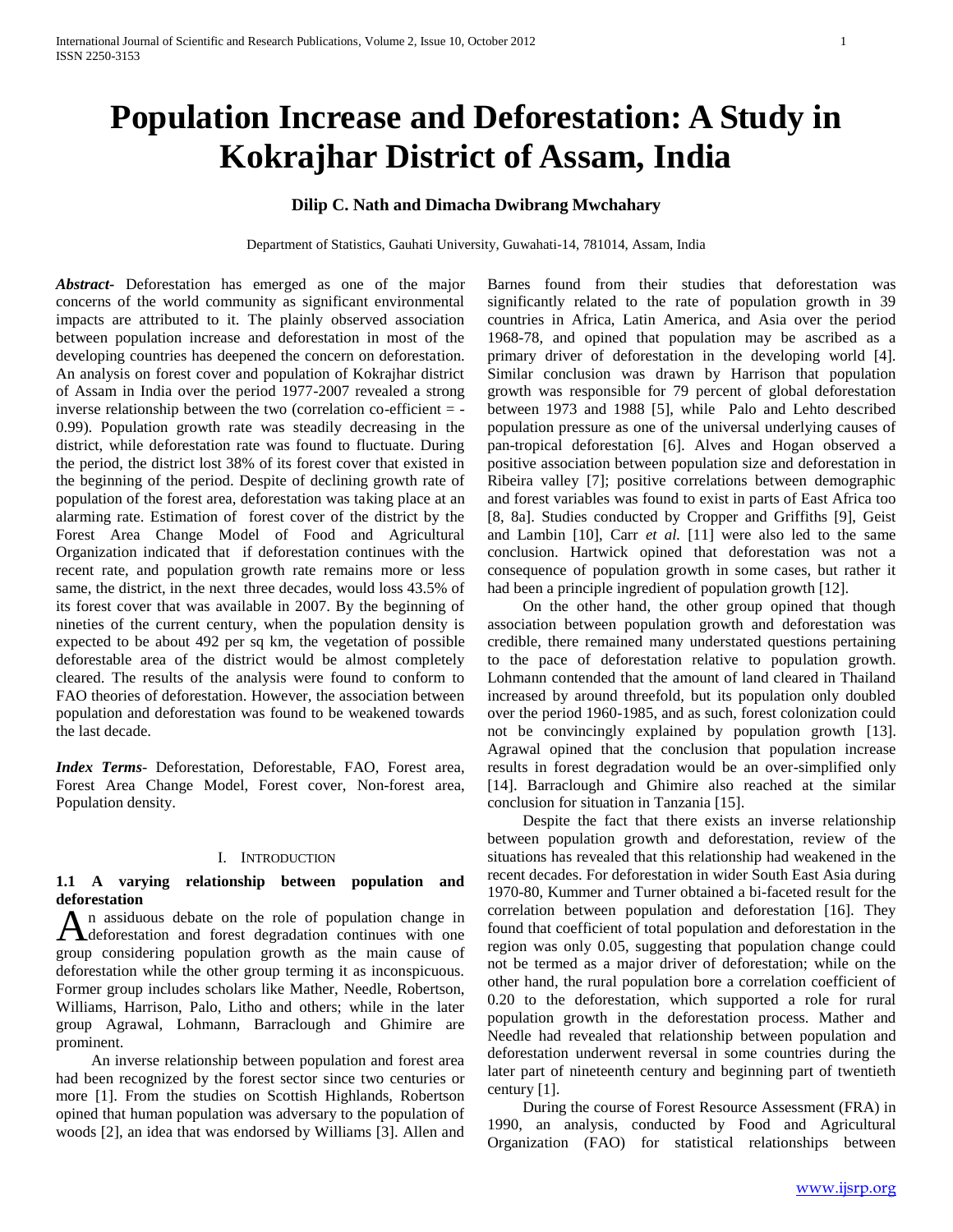observed forest area change and ancillary variables for tropical areas, demonstrated a significant relationship between forest cover and human population density. That result convinced the FAO to select population density as the independent variable of their algorithm developed to interpolate or project the change in forest cover [17].

 Since more people results in more food and other agricultural products requirement, usually an inverse correlation may be expected between population density and forest cover. In order to meet their increased requirement for living, people have either to increase the output of lands currently under cultivation, or to expand the cultivated area. As the first one involves extra inputs such as fertilizer, pesticides etc., people are inclined to choose the second one, which is done at the cost of forests [17].

 Still, a strong relationship between the processes of population growth and deforestation sometimes may not exist. Heilig emphasized that together with clearing land for basic food production, other human wants that may also affect upon the forest should also be taken into account [18]. Some of the human activities such as changing lifestyles, the use of the forest as a major revenue earner, etc. have a little or no concern with local population growth, while these may have significant contribution towards loss of forests. Based on this fact Marcoux (2000) opined that a given population density can cause different degrees of "demographic pressure", and as such increases in population density and deforestation may not be proportional.

 Thus, deforestation is a complex process, which is not governed by specific theory. Neither neo-Malthusian nor Boserupian theory has been able to explain it in a convincing way. It occurs on a local or regional level, but effects are global [18a]. Some studies at country or continent levels had established correlations between environment and demographic data, but their conclusions came with a recommendation that in order to explain such correlations it was important to work on a local level [19].

## **1.2 Quantification of deforestation**

 Deforestation has been defined in different senses by different organizations and researchers. According to Fearnside, it is the loss of original forest for temporary or permanent clearance of forest for other purposes [20], while Kaimowitz and Angelsen describe deforestation as a situation of complete longterm removal of tree cover [21]. For others, such as Collin, it entails permanent destruction of indigenous forests and woodlands [22]. Food and Agricultural Organization defines deforestation as the conversions of forest to another land use or the long-term reduction of the tree canopy cover below a minimum 10 percent threshold [23]. For the present study, by following the definition of FAO, deforestation has been defined as the quantity of degraded forest area possessing tree canopy density less than 10%.

## **1.3 Forest area, Forest cover and classes of forests in India**

 Forest Survey of India (FSI), an organization under the Ministry of Environment & Forests, Government of India, has been assessing forest cover of the country on a two-year cycle since 1987 and publishing the information through its "State of Forest Report" (SFR).

 According to FSI, the term 'Forest Area' generally refers to all the geographic areas recorded as forest in government records and comprises Reserved Forests (RF) and Protected Forests (PF), which have been constituted under the provisions of Indian Forest Act, 1927. On the other hand, the term 'Forest Cover' refers to all lands more than one hectare in area, having a tree canopy density of more than 10%.

 Thus, in the present study, population of forest area means population within the recorded forest area, irrespective of existence or non-existence of tree cover.

The Forest Survey of India (SFR 2009) has divided the forest cover of the country into following four classes –

**Very dense forest**- All lands with tree cover of canopy density of 70% and above

**Moderately dense forest** - All lands with tree cover of canopy density between 40% and 70%

**Open forest** - All lands with tree cover of canopy density between 10% and 40%

**Scrub**- Degraded forest lands with canopy density less than 10%

# II. STUDY AREA

# **2.1 Location**

 Assam is a state of India situated in the northeastern region and it lies in the tropical climate belt. Kokrajhar is one of the twenty-seven districts of Assam. The district occupies an area of 3169 sq. km. and it is bounded by  $89°46'$  to  $90°38'$  East Longitudes and  $26^{\circ}19'$  to  $26^{\circ}54'$  North Latitudes. The forest area constitutes a major part of the district, inhabitants of which are mainly tribal people- the *Bodos* and the *Adivasis*, with some migratory population of Nepalese origin. They are underprivileged, solely dependent on paddy cultivation and collection of forest products [24]. They were forest friendly, who used forest resources in their daily life to a subsistence level [25]. Notified forest area of the district is comprised of six reserved forests- Guma, Ripu, Kachugaon, Chirang, Bengtal and Manas (**Figure 1**).



Source: Department of Forests, Bodoland Territorial Council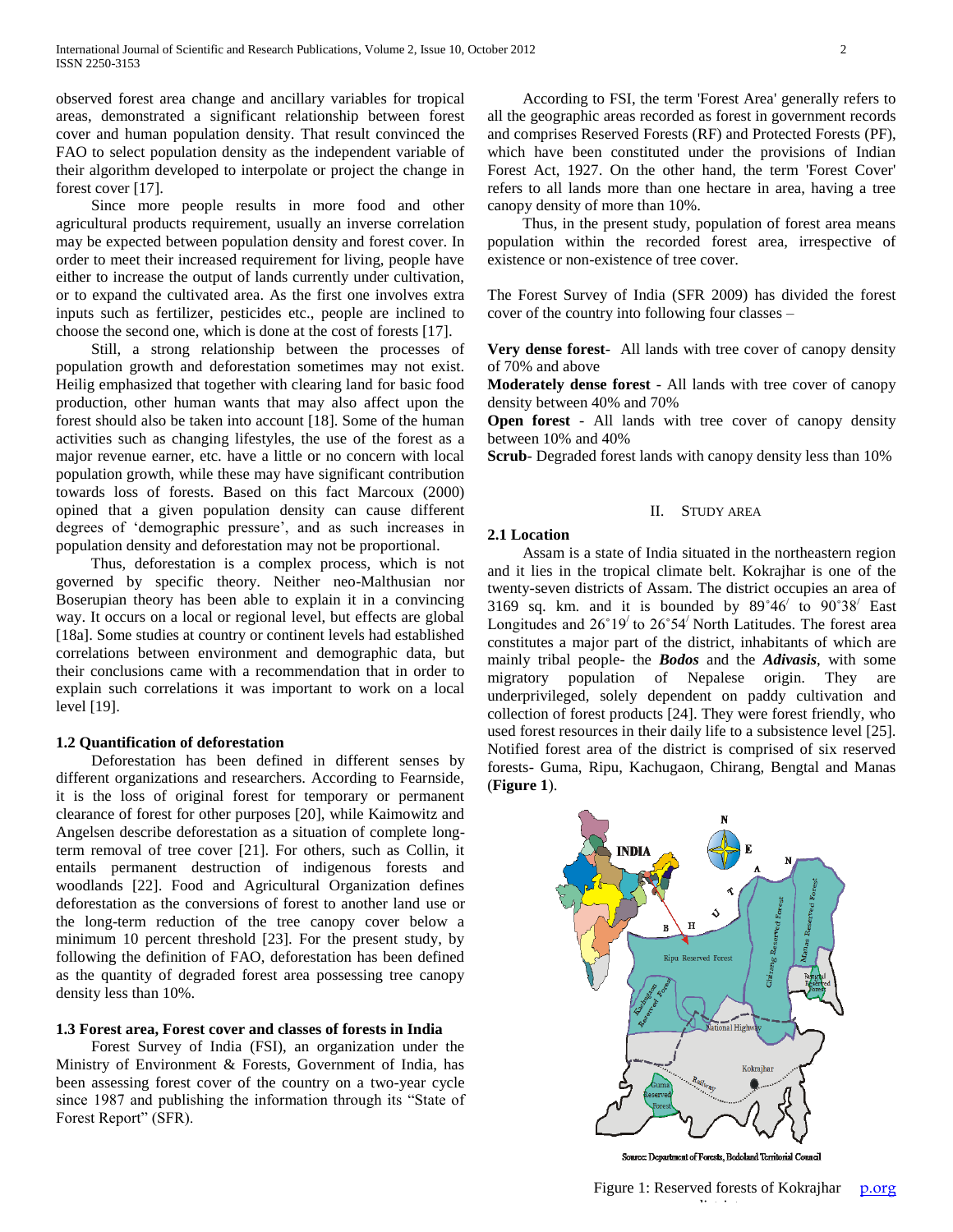## **2.2 Topography of forest area of Kokrajhar district**

 The main forest area of the district is a contiguous area and it lies along the northern tract of the district in the foothills of Bhutan kingdom. The forest reserves along this northern tract occupy an ancient alluvial plateau jutting out south from the Himalayan foothills. This plateau varies in elevation from about 300 ft to 900 ft in the north, near the foothills, to as low as only a few feet above the low-level cultivation land in the south. The entire forest can be divided into two terrains- the **Bhabar** and the **Terai**. The Bhabar terrain extends for a breadth of 12 to 15 kilometers from the border of Bhutan kingdom and is waterless throughout the year except for the monsoon period. The water table in the Bhabar tract is very low due to deep layers of deposited boulders and this tract is extremely porous. Numerous rivers flow through the forest tract in a southerly direction. These rivers remain waterless in the "Bhabar" tract and emerge as perennial streams in the southern 'Terai' tract. The 'Terai' tract of the Reserves extends over a maximum width of 8 to 10 kilometers south of the 'Bhabar' tract [25].

#### III. AIMS AND OBJECTIVES

 The study aims at prognosticating the deforestation of Kokrajhar district based on the deforestation scenario over the last three decades from 1977 to 2007. The study intends at examining the relationship between population increase and deforestation in the district and then to apply Forest Area Change Model, developed by Forestry Information System (FORIS) of Food and Agricultural Organization (FAO), to project the future forest cover from the perspective of population growth. Furthermore, it is also intended to inspect if the results thus obtained were in conformity with theoretical concepts of FAO on deforestation.

#### IV. MATERIALS AND METHODS

## **4.1 Population of the district**

 Populations of the district in different years were obtained from the General Population Census Report of Government of India, which is conducted every 10 years. Population figures for an intercensal year were estimated by the formula (Appendix A):

$$
P_{t} = P_{0} + \frac{n}{N} (P_{1} - P_{0})
$$
\n(1)

 Populations of notified forest area in different years were extracted from the same census reports. Table 1 shows the population of the entire district and its forest area since 1951.

**Table 1: Population of Kokrajhar district and its forest area**

| Year | District<br>Population | <b>Forest Area</b><br>Population |
|------|------------------------|----------------------------------|
| 1951 | 202,516                | 31,673                           |
| 1961 | 296,574                | 44,483                           |
| 1971 | 457,554                | 75,333                           |
| 1981 | 633,142                | 137,545                          |
| 1991 | 808,730                | 199,754                          |
| 2001 | 905,764                | 211,535                          |

#### **4.2 Forest cover of the district**

 Although the SFR started providing district wise forest cover from its 1991 assessment, independent figure for Kokrajhar district was not available until SFR 1999. The forest covers of the district in different assessments were as in **T***able 2*  [26].

 The forest cover data of Kokrajhar district, provided by FSI, was not adequate to envisage the near future scenario of deforestation in the district as it covered only a small period of ten years. Therefore, four different satellite images- Landsat MSS Satellite Imagery of December 8, 1977, Landsat TM Satellite Imagery of December 14, 1987, Landsat MSS Satellite Imagery of December 14, 1997 and IRS P6 LISS III Satellite Imagery of November 17, 2007 were used to assess and analyze the deforestation situation of the district over the period 1977 - 2007. The assessments were carried out in the very dense forest, moderately dense forest, open forest, and scrub forest cover classes, which are the units for delineating forest cover followed by FSI (SFR 2009). *Table 3* shows the forest covers of the district obtained from these images for the last three decades from 1977 to 2007.

| Table 2: Forest cover of Kokrajhar |  |
|------------------------------------|--|
| district as per SFR (in sq. km.)   |  |

|      | alstrict as per SPR (in sq. km.) |            |  |  |  |  |  |  |  |
|------|----------------------------------|------------|--|--|--|--|--|--|--|
| Year | Forest                           | PC of      |  |  |  |  |  |  |  |
|      | cover                            | Geog. area |  |  |  |  |  |  |  |
| 1999 | 1630                             | 51.44      |  |  |  |  |  |  |  |
| 2001 | 1364                             | 43.04      |  |  |  |  |  |  |  |
| 2003 | 1183                             | 37.33      |  |  |  |  |  |  |  |
| 2005 | 1183                             | 37.33      |  |  |  |  |  |  |  |
| 2007 | 1163                             | 36.70      |  |  |  |  |  |  |  |
| 2009 | 1144                             | 36.10      |  |  |  |  |  |  |  |

#### **4.3 Deforestation rate**

 Deforestation rate for a given period was evaluated using beforestation rate for a given period was evalual<br>the following formula given by Armenteras *et al.* [27].<br> $\text{Deforestation rate} = \frac{(\log F_{t1} - \log F_{t2}) \times 100}{(100 - 100)^{10}}$ 

*Deforestation rate* = 
$$
\frac{(\log F_{t1} - \log F_{t2}) \times 100}{t2 - t1}
$$
  
(2)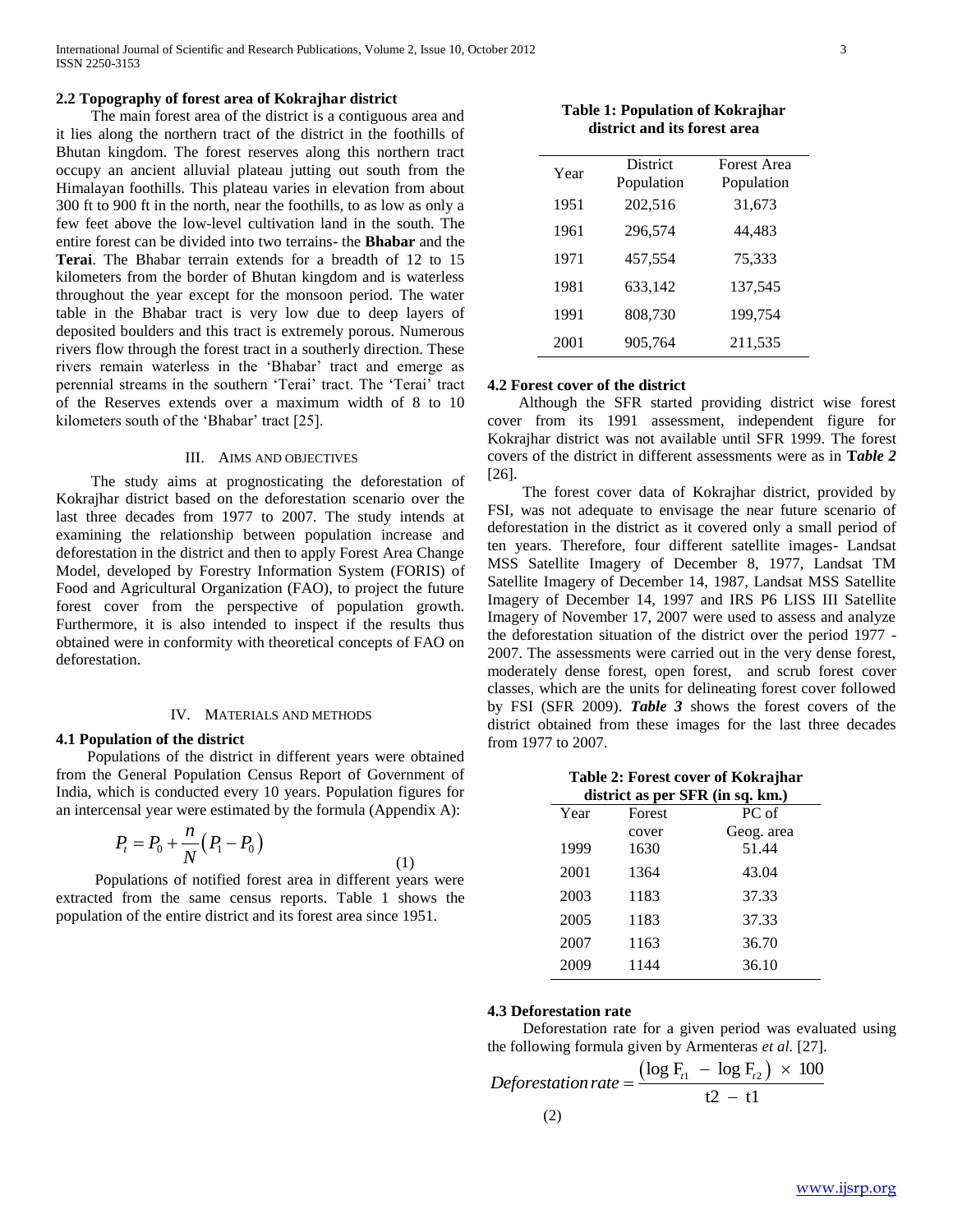where 't1' and 't2' indicate time-1 and time-2 respectively and  $F_{t_1}$ and  $F_{t^2}$  are the corresponding forest covers.

Table 3: Class wise forest cover of Kokrajhar district obtained from satellite images (in sq km)

| Year | Very<br>dense<br>forest | Moderately<br>dense forest | Open<br>forest | Scrub<br>forest | Non-forest |
|------|-------------------------|----------------------------|----------------|-----------------|------------|
| 1977 | 872.00                  | 539.70                     | 410.87         | 485.39          | 860.77     |
| 1987 | 721.96                  | 410.59                     | 336.90         | 469.64          | 1229.91    |
| 1997 | 661.92                  | 385.45                     | 310.58         | 425.36          | 1385.69    |
| 2007 | 464.25                  | 367.84                     | 297.72         | 387.21          | 1651.98    |

#### **4.4 Base work**

 The work by Walter Antonio Marzoli on application of Forest Area Change Model to Calakmul and Meseta Purépecha regions in Mexico had been used as a base for the current study [28].

# **4.5 The Forest Area Change Model**

 In this model, firstly, the forest cover is expressed as the percent of total land area of the geographic unit under consideration and is considered as dependent variable. Then taking the associated population density, stratified by ecological zones, as independent variable, a logistic model is used to relate these two variables. Lastly, the model simulates the loss in forest cover using projected human population for the area in question (Marzoli, 2003).

The equation of the general model is given by-

$$
\frac{dy}{dp} = ay^b - cy
$$

*dy*

where  $dp$  and  $p$  are respectively dependent and independent variables and  $\alpha$ ,  $\beta$ ,  $c$  are model parameters. The variable  $p$ used in the model was defined as-

(3)

 $p = log(1 + population density)$ 

which accommodated the idea of avoiding negative values that may result for geographic units having population density less than 1per square kilometer.

Besides the parameters mentioned above, the model involves two more implicit parameters, which are symbolized as  $dm$  and  $y_m$ .

These parameters are defined in the following way –

$$
\frac{dy}{dp}
$$

, it represents the derivative maximum of  $dp$ , and

 $y_m$  = maximum possible deforestable area of the region  $\hat{y}$  it

represents the asymptotic value of  $\mathcal{Y}$ , where an increasing level of population has no effect on forest cover which remains stable in time.

 With the help of these implicit parameters, physical interpretation of the model variables and parameters may be given as below-

below-  
\n
$$
y = \frac{Total\ area - Forest\ area}{Total\ area} \times 100
$$
  
\n $\frac{dy}{dx}$ 

*dp* : the ratio between population change and forest area change

 $\alpha$  : a function of bioclimatic parameters that is determined by *dm* .

*b* : a function related to the non-forest percent value where the

derivative reaches its maximum and the ratio 
$$
\frac{dy}{dp}
$$
 starts to

 $dy$ 

 $c$ : a function related with accessibility, both physical and legal, of the forest resources; and to land

suitability of forest areas for transfer to other land uses.

decrease.

 From stepwise statistical investigation, FAO found that a combination of ecological zones, expressed as percentage of total land area, was significantly correlated to *dm* . Hence the value of *dm* was evaluated by awarding weights to different ecological zones. The ecological components interpreted in the general model was meant to be valid at global level where local deviations are expected to be balanced at continental or global level. As such, while working at local level, the model predictions are required to be calibrated keeping the specific socio-economic conditions of the region in concern into account; and the model has provided a specific procedure, called "local fit" for estimating *dm* .in this case. The guiding equation for

estimating 
$$
dm
$$
 with this technique is:  
\n
$$
dm = \frac{dy}{dp} \times \frac{y_m^b \times \left(b^{\frac{1}{1-b}}\right) \times \left(\frac{1}{b} - 1\right)}{y^b - y \times y_m^{b-1}}
$$
\n(4)

by which, once the general model parameters for a small geographic unit are known, the value of *dm* may be calculated as

a function of  $dy$ ,  $dp$ ,  $y$ ,  $y_m$  and  $b$ .

 On the other hand, from the statistical analysis, it was found that the parameter  $b$  was rather constant across different geographic regions and continents with a value of 0.98. So it was considered as a constant in the model formulation.

 $dm =$  maximum level of non-forest increase per unit population increasele value of  $y_m$  was kept at a constant of 100% level in the general model. However, it was opined that a value of less than 100% could also be estimated for it if local conditions suggested that for population growing to infinity deforestation would never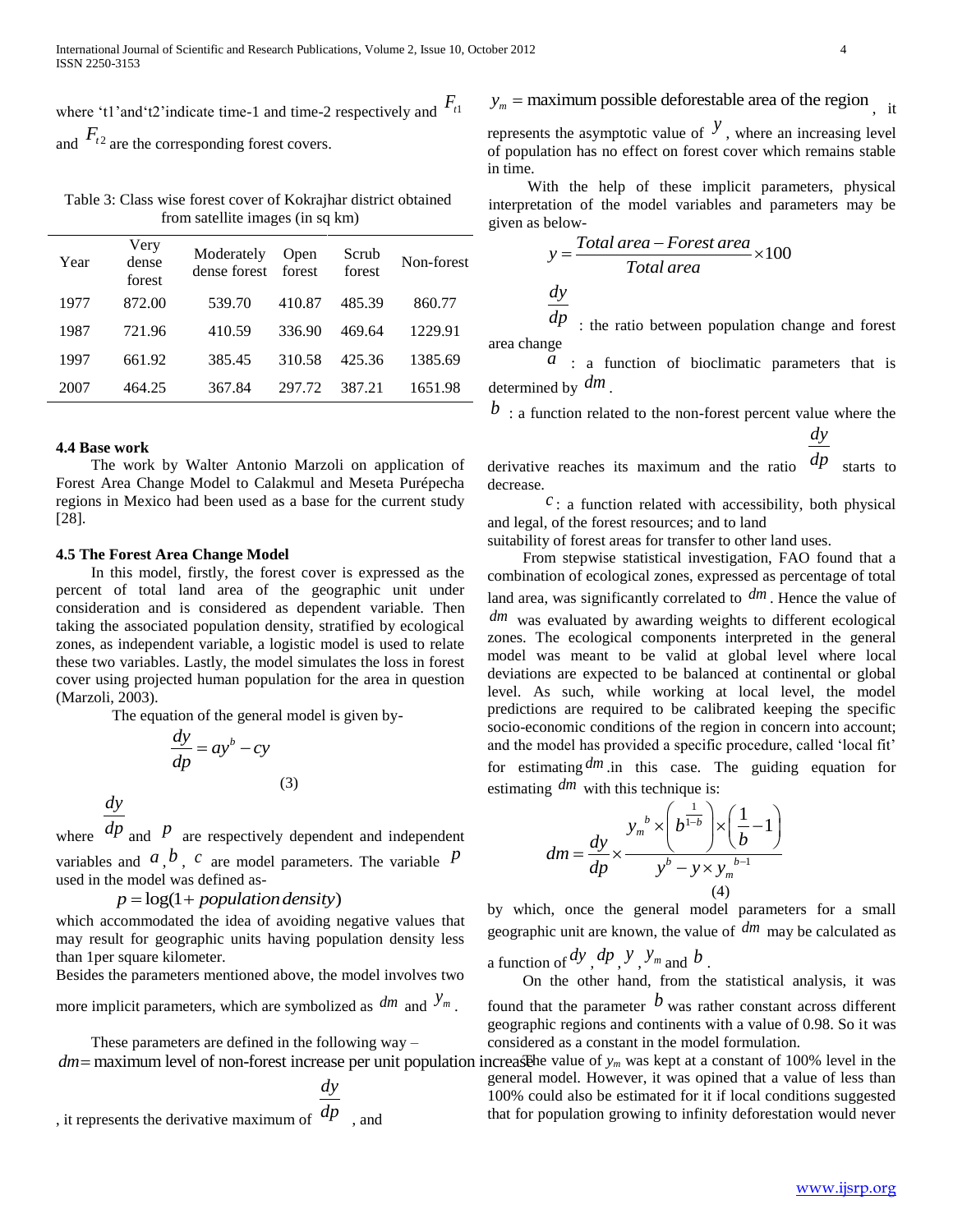,

reach 100% in the geographic unit in concern due to various factors such as physical constraints, legal constraints etc.

 Following relationships may be established among various parameters involved in the model (Appendix B) -

$$
y_m = \left| \frac{a}{c} \right|^{\frac{1}{1-b}} \qquad a = \frac{1}{1-b} \times \frac{dm}{y_m} \times \frac{1}{b^{\frac{b}{1-b}}}
$$

$$
c = \frac{1}{1-b} \times \frac{dm}{y_m} \times \frac{1}{b^{\frac{b}{1-b}}}
$$

 Kokrajhar district covers a small geographical area and lies within one ecological zone. Furthermore, when at least two reliable estimates of population and forest cover of a geographical unit in time are known, the quantities  $dp \, dy$  and *y* may be calculated. For the present study, estimates of population and forest cover, both are available from population census and satellite imagery analysis. In addition, the

value of  $y_m$  may be estimated for the district considering its physical conditions. Hence, the technique (4) can be applied to estimate the value of  $dm$ ; and finally, the Forest Area Change Model can be applied for estimation of future forest covers of the district.

# **4.6** P**opulation projection of the district**

 Based on the growth trends of the population of the district given in **Table 1**, the population of the district was projected by using the decreasing growth model (Appendix C):

$$
P_f = S - (S - P_b)e^{-Kt}
$$

# **4.7 Estimation of forest area change model parameters for the district**

Value of  $y_m$ . The Bhabar tract of the forest of the district extends to a width of 15.54 km from the Bhutan boarder. This tract is suitable neither for human settlement nor agricultural purposes as water level is at a great depth from the surface. Some parts of this area remain inaccessible even these days. In this circumstance, a minimum of 5 km of forest area along Indo-Bhutan international boundary is expected to remain forested forever. Hence, maximum non-forestable area is less than 100%

for the district. Considering all physical constraints the maximum

non-forestable area was estimated at 92.881%, i.e.,  $y_m = 92.88\%$ .

Value of  $\mathcal{Y}$  :

Total geographical area of the district= 3169 sq km Forest cover for the year  $2007 = 1129.81$ sq km

Percentage of forest cover  $(*fd*)$ <sub>=</sub>35.65%,  $y = 100 - fd = 64.35$ 

Values of  $\frac{dy}{dx}$  and  $\frac{dp}{dx}$  were obtained as 7.20 and 0.12 respectively.

> Thus,  $dp = 61.76$ . *dy*

that

The parameter  $b$  is constant and  $b = 0.98$ 

Consequently, with above relevant values it was found

*dm* = 89.93, 
$$
a = 142.63
$$
,  $c = 130.27$  (Appendix D)

# V. RESULTS AND DISCUSSION

## **5.1 Correlation between population and forest cover**

 The forest covers and populations of the whole district and forest area since 1977 were as in **Table 4**.

 The forest cover of the district bore negatively strong correlations with both the population of the district and the population of forest area (coefficients were -0.990

| Table 4: Forest covers and populations of Kokrajhar |  |  |
|-----------------------------------------------------|--|--|
|                                                     |  |  |

| districtand its forest area |                     |                          |                             |  |  |  |  |
|-----------------------------|---------------------|--------------------------|-----------------------------|--|--|--|--|
| Year                        | <b>Forest Cover</b> | Population<br>(District) | Population<br>(Forest Area) |  |  |  |  |
| 1977                        | 1822.57             | 562907                   | 112659                      |  |  |  |  |
| 1987                        | 1469.45             | 738495                   | 174870                      |  |  |  |  |
| 1997                        | 1357.95             | 866950                   | 206823                      |  |  |  |  |
| 2007                        | 1129.81             | 976489                   | 243142                      |  |  |  |  |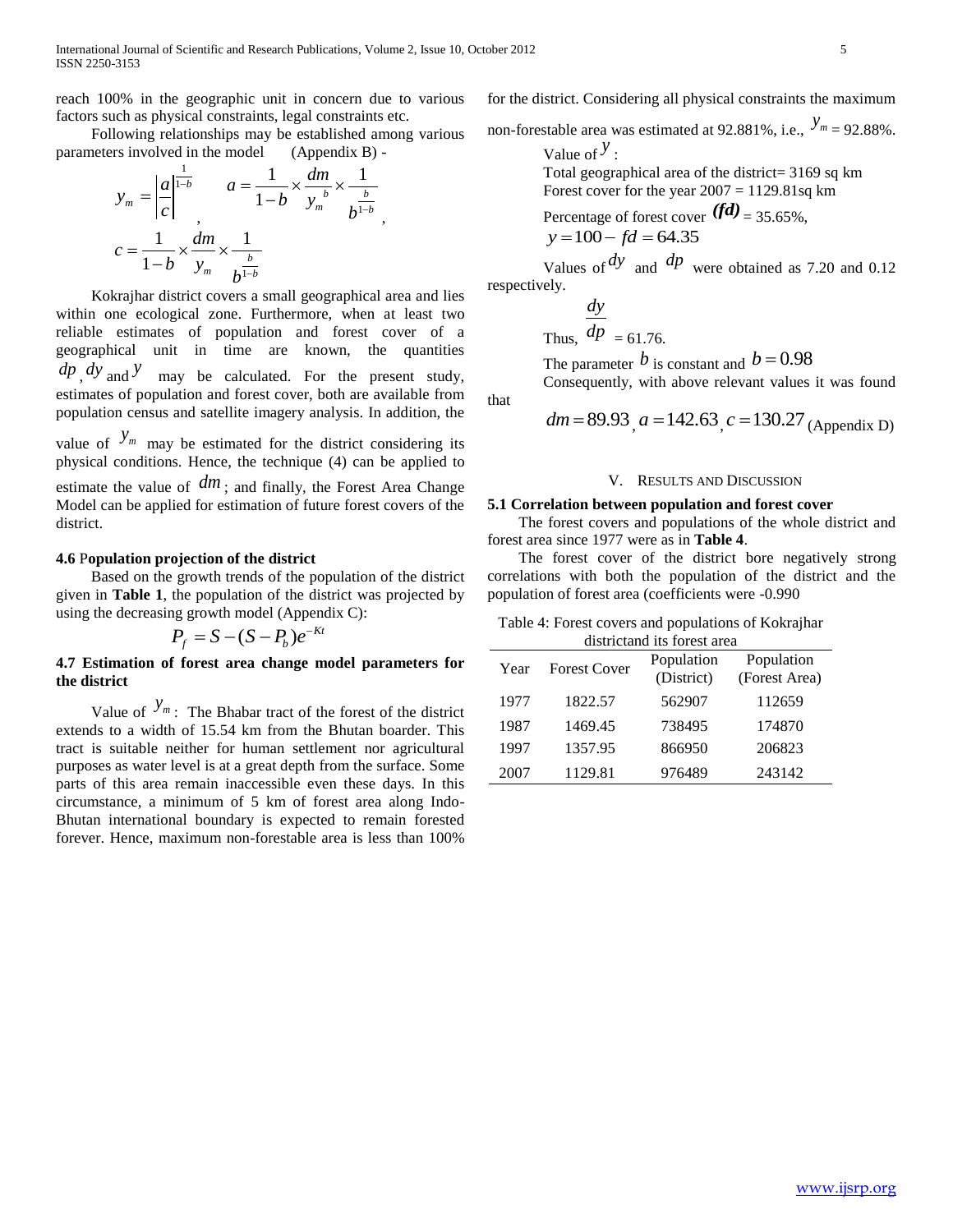

Figure 2: Satellite images indicating forest covers of Kokrajhar district

and -0.997 respectively). Thus, there existed an inverse relationship between the population and forest cover of the district.

# **5.2 Deforestation of the district**

 During the last three decades over 1977 to 2007, there was a reduction of 692.76 sq km of forest cover of the district, which was about 38% of the total forest area available in 1977. During the decade of 1977-1987, deforestation was the highest so as to loss a large forest cover of 353.41 sq km. However, during the middle decade of 1987-1997, there was a sudden decline in deforestation, losing an area of 111.5 sq km of forest. Then during the last decade of 1997-2007, the deforestation rose up again and deforestation of 228.16 sq km occured. *Figure 2* shows the satellite images of forest covers of the district in 1977, 1987, 1997 and 2007.



Figure 3: Class wise forest cover change of Kokrajhar district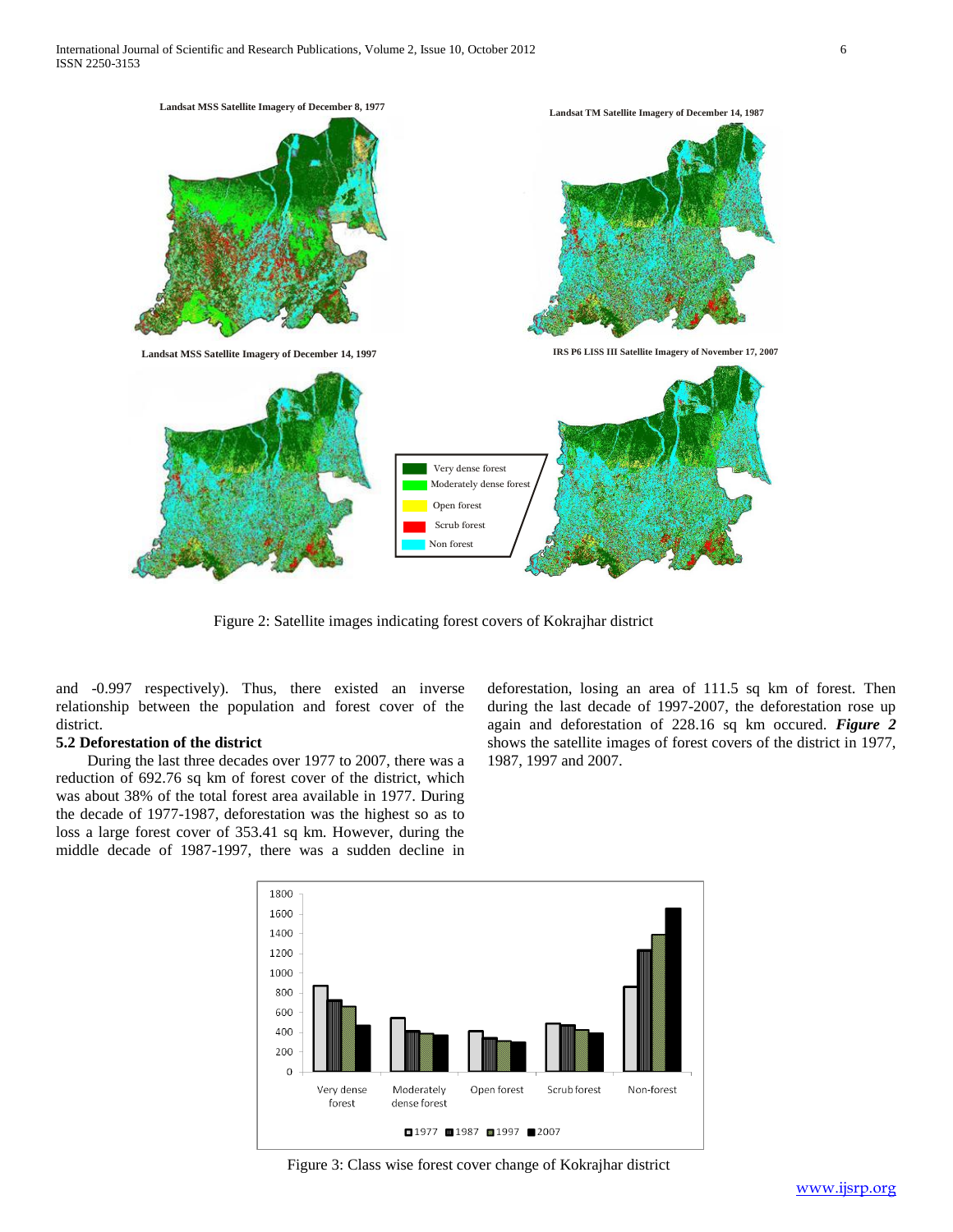During the study period, very dense class of forest suffered maximum loss (46.76%), followed by moderately dense forest (31.84%) and open forest (27.54%). There was a decrease of 20.28% in scrub forest. The absolute non-forested area was increased by 91.92% in the period. This suggested that deforested lands were being converted for use in other purposes. *Figure 3* shows the class wise changes in forest cover of the district during the period.

 The rate of deforestation during the three decades 1977- 1987, 1987-1997 and 1997-2007 were 2.15, 0.79 and 1.84 respectively. The mean rate of change in dense forest was  $1.76 \pm$ 0.85. Thus, deforestation situation in Kokrajhar district was less alarming than the deforestation in Nawarangpur district of Orissa in India, where change rates of dense forest were 3.62 and 3.97 during the periods  $1973 - 1990$  and  $1990 - 2004$  respectively [29]. However, the deforestation situation was worse than that of Western Ghats in India, where there was a loss of 25.6 % of total forest cover and 19.5% of dense forest over the twenty-four years from 1973 to 1995 [30]. The deforestation scenario was seemed almost similar to that of the nearby district Sonitpur of the same state [31].

# **5.3 Trend of population growth**

 Annual growth rate of population of forest area was initially lower than that of the whole district. However, during the intermediate period from 1971 to 1991, it rose up and remained higher than the district's population growth rate. Again, in 2001, population growth rate of forest area went below the annual growth rate of the district"s population growth rate. Over the period 1951-2001, the mean annual growth rate population of the forest area was  $3.89 \pm 2.17$ , while that of the district's population was  $3.05 \pm 1.29$ . **Figure 4** shows the trend of growth rate of the populations of the district and its forest area. Correlation between population growth rate and deforestation rate was positive but weak (coefficient was 0.48).



Figure 4: Annual growth rates of populations of Kokrajhar district and its forest area

## **5.4 Projected forest covers of the district**

The future forest covers of the district projected by applying Forest Area Change Model were as in **Table 5**.

|      | $2.00000$ $\mu$ $\sim$ $\mu$ $\sim$ $\mu$ $\sim$ $\mu$ $\sim$ $\mu$ $\sim$ $\mu$ $\sim$ $\mu$ $\sim$ $\mu$ $\sim$ $\mu$ $\sim$ $\mu$ $\sim$ $\mu$ $\sim$ $\mu$ $\sim$ $\mu$ $\sim$ $\mu$ $\sim$ $\mu$ $\sim$ $\mu$ $\sim$ $\mu$ $\sim$ $\mu$ $\sim$ $\mu$ $\sim$ $\mu$ $\sim$ $\mu$ $\sim$ |                       |                             |                 |                                           |                                                   |  |  |  |
|------|--------------------------------------------------------------------------------------------------------------------------------------------------------------------------------------------------------------------------------------------------------------------------------------------|-----------------------|-----------------------------|-----------------|-------------------------------------------|---------------------------------------------------|--|--|--|
| Year | Population                                                                                                                                                                                                                                                                                 | Population<br>density | Non-forested<br>area $(\%)$ | Forest<br>Cover | Deforestation<br>in successive<br>periods | Deforestation<br>rate in<br>successive<br>periods |  |  |  |
| 2007 | 976.489                                                                                                                                                                                                                                                                                    | 308                   | 64.35                       | 1129.81         |                                           | $\overline{\phantom{a}}$                          |  |  |  |
| 2012 | 1,031,404                                                                                                                                                                                                                                                                                  | 325                   | 67.63                       | 1025.83         | 103.98                                    | 1.93                                              |  |  |  |
| 2017 | 1,082,905                                                                                                                                                                                                                                                                                  | 342                   | 70.74                       | 927.13          | 98.70                                     | 2.02                                              |  |  |  |
| 2022 | 1,131,204                                                                                                                                                                                                                                                                                  | 357                   | 73.37                       | 844.03          | 83.10                                     | 1.88                                              |  |  |  |
| 2027 | 1,176,500                                                                                                                                                                                                                                                                                  | 371                   | 75.72                       | 769.55          | 74.48                                     | 1.85                                              |  |  |  |

#### **Table 5: Projected forest covers of Kokrajhar district**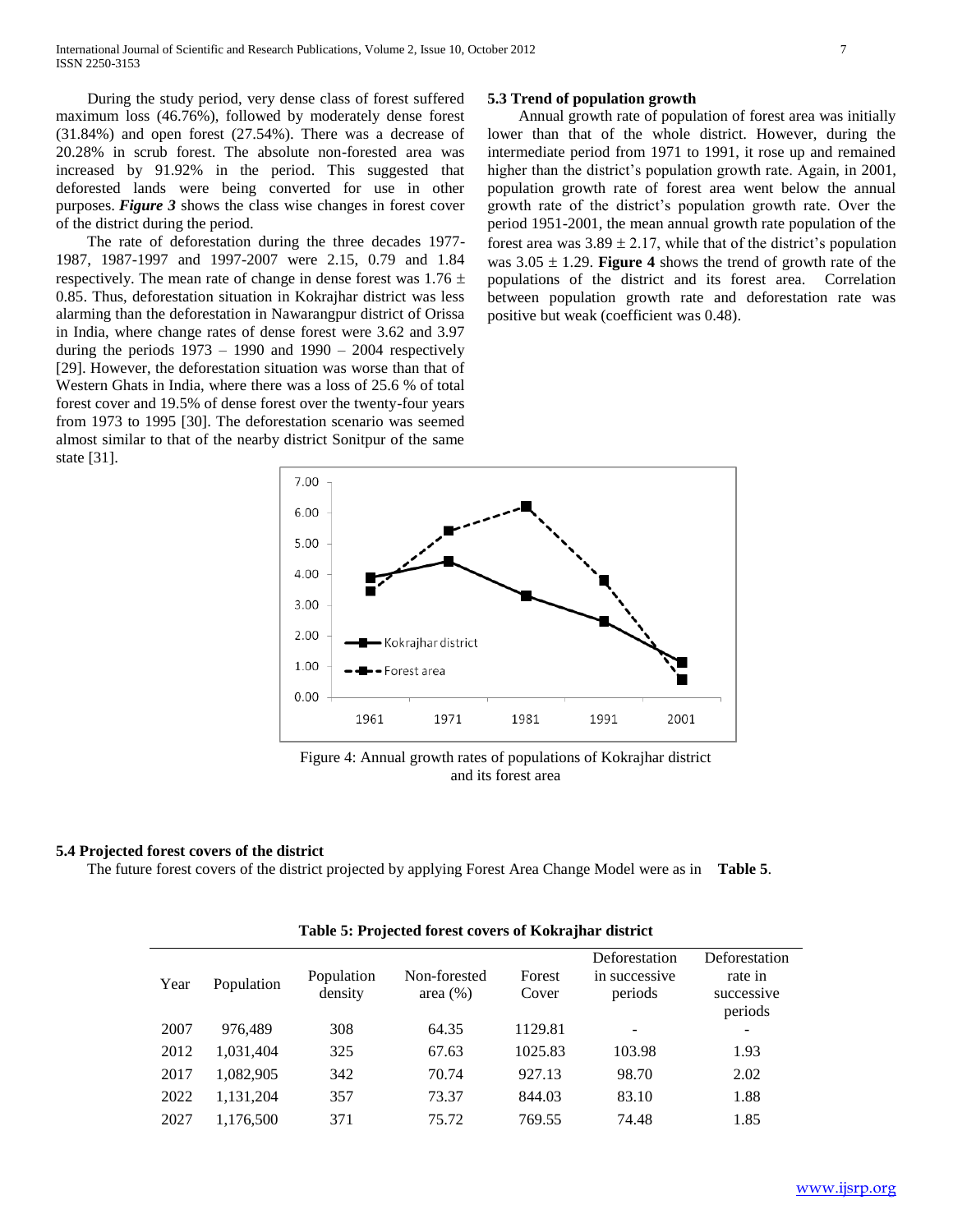| 2092 | 1,563,137 | 493 | 93.09 | 218.84 | 7.88   | 1.77 |
|------|-----------|-----|-------|--------|--------|------|
| 2090 | 1.555.423 | 491 | 92.85 | 226.71 | 212.47 | 2.00 |
| 2057 | 1,394,892 | 440 | 86.14 | 439.19 | 44.53  | 1.93 |
| 2052 | 1.364.076 | 430 | 84.74 | 483.72 | 45.58  | 1.80 |
| 2047 | 1.331.217 | 420 | 83.30 | 529.30 | 51.40  | 1.85 |
| 2042 | 1,296,178 | 409 | 81.68 | 580.70 | 57.67  | 1.89 |
| 2037 | 1,258,817 | 397 | 79.86 | 638.38 | 59.44  | 1.78 |
| 2032 | 1,218,979 | 385 | 77.98 | 697.82 | 71.73  | 1.96 |
|      |           |     |       |        |        |      |

 The projected figures indicated that after three decades from the base year 2007, in 2037, the forest cover of the district would reduce to 638.38, which amounts a loss of 43.5% of forest cover that was available in 2007. The deforestation was found gradually slowing down through time while population was steadily increasing. When the population density is expected to go up 491 per sq km in 2090, the non-forested area would be 92.85% of the total geographical area of the district, which is

very close to the value of  $y_m$ .

## **5.5 FAO theories of deforestation**

According to FAO (Marzoli, 2003) -

1) Deforestation increases relatively slow at initial stages, much faster at intermediate stages, and slow down at final stages.

2) Rate of deforestation starts to decline after non-forest area expands to 38% of maximum possible non-forest area.

3) Forest change approaches zero at various non-forest levels between 70 and 100%.

4) Forests of the maximum possible non-forest area would be cleared when the population density approaches 500 per sq km.

#### **5.6 Trend of deforestation**

 Deforestation started in Kokrajhar district during the second quarter of the twentieth century when villages were established by the government within and nearby the forests in order to ensure labors for commercial exploitation of forests. Deforestation of the district was not concerning one until 1972, but afterwards deforestation occurred at fast rate [32]. Deforestation of the decade 1997-2007 was considerably lower than that of the 1977-1987 decade. In addition, the projected forest covers indicate that deforestation would slow down in the next decades. Thus, deforestation was slower at initial stage,



Figure 5: Estimated and projected forest covers of

faster at intermediate stage and slowing down in later stages. The estimated and projected forest covers of the district since 1977 to 2057 was as in *Figure 5*.

 For the district, if scrub forest is considered as non-forest due to adopted definition, the non-forested area crossed the value of 38% of maximum possible non-forest area (1107.88 sq km) earlier than 1977. However, if scrub forest is not considered as non-forest, this value was crossed during the period 1977-1987. Deforestations of the decades of 1987-1997 & 1997-2007, together with projected deforestations indicate that deforestation rate has acquired a declining trend.

 The SFR of last two assessments of FSI (Table 2), reveal that areas of 20 and 19 sq km were deforested at an interval of two years. Projected deforestation shows that when non-forested area approaches its maximum expandable area, there would be a deforestation of 7 sq km of area in two years during 1990-1992, which is much lower than the current deforestation rate.

# **5.7 Forest cover - population density correspondence**

 There seems a consistent declining in the per capita availability of forest area in the district, the per capita availability of forest cover in the years 1977, 1987, 1997 and 2007 being 0.32, 0.20, 0.16 and 0.12 hectares respectively. Current per capita forest cover of the district remains higher than that of India"s 0.064 hectares. As per projection, in 2037, after three decades from the base year 2007, the per capita availability of forest cover would be minimized to 0.05 hectares; while in 2090, when maximum possible deforestable area would be almost completely deforested, it would remain at approximately 0.02 hectares.



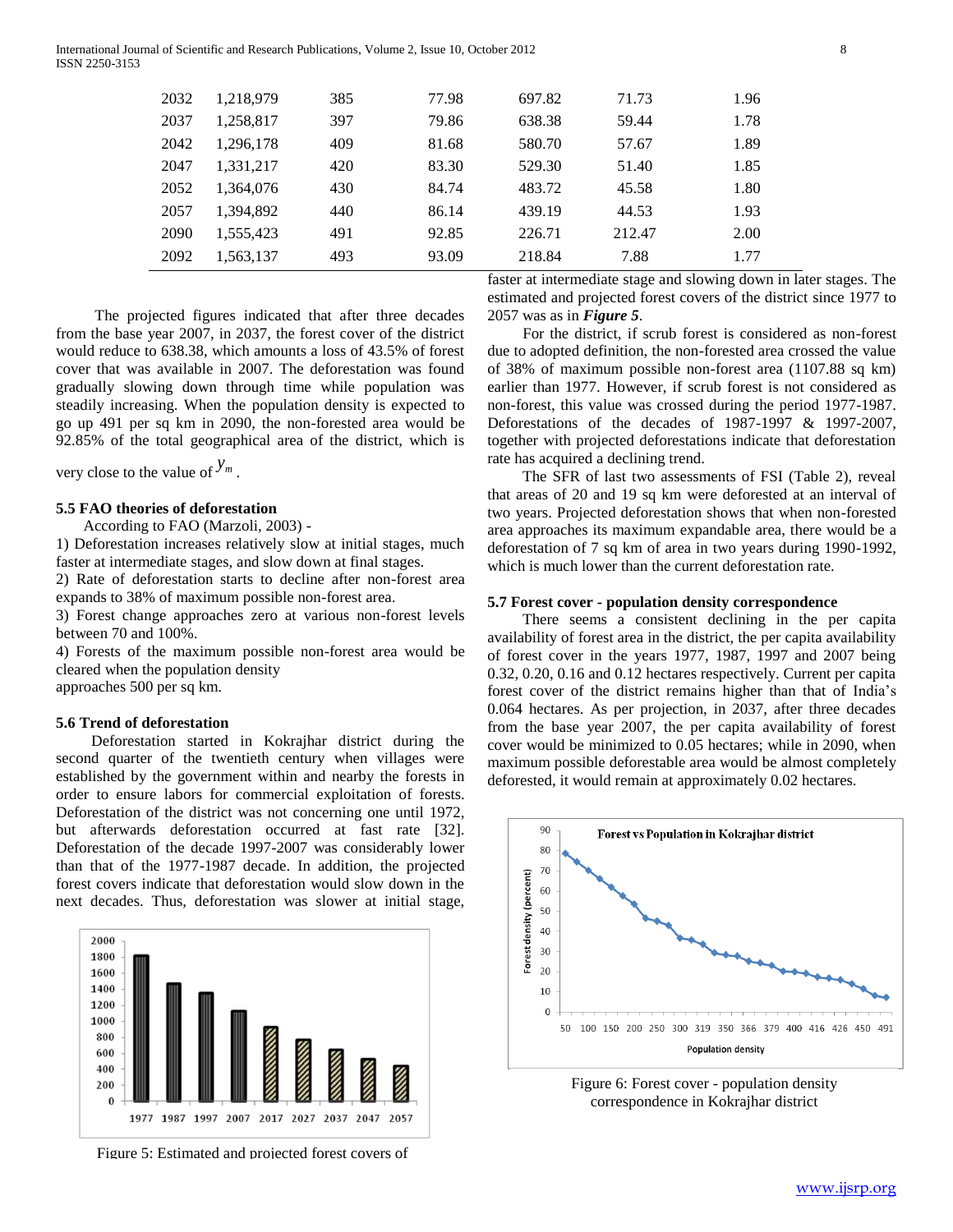Projection of forest cover of Kokrajhar district by forest area change model indicates that by the time the maximum possible deforestable area of the district is converted into nonforest, the population density of the district would be approximately 492 per sq km. This is very close to population density of 500 per sq km. *Figure 6* shows the estimated and projected population density-forest cover correspondence in the district.

 The discussions in 5.6 and 5.7 lead to a conclusion that the results of the analysis conform to all the FAO theories of deforestation almost in toto, except the third one. However, from the continuously declining deforestation rate point of view, the result of the analysis concerning the third theory also carries the same sense as the FAO theory.

# VI. CONCLUSION

 Through this work, deforestation of Kokrajhar district has been analyzed from the perspective of association between population increase and change in forest cover. The findings endorse that the recent trend of direct population-deforestation linkages in developing countries was prevailing in Kokrajhar district too, and that population increase remains to be a primary factor of deforestation. The results of the analysis comply with basic underlying FAO theories of deforestation. Thus, deforestation of a small geographic unit may be well explained by applying FAO Forest Area Change Model in the line of FAO theories of deforestation.

 Despite declining trend of population growth rate, deforestation was occurring at high rate. This suggested that along with population increase there are some other significant factors, which are contributing towards deforestation of the district. Therefore, a study on other demographic and socioeconomic factors that may contribute towards deforestation is deemed necessary for understanding causes of deforestation in a better way and then to adopt effective measures in order to control deforestation of the district.

#### VII. APPENDICES

## **A. Population of intercensal year**

In the formula-

$$
P_t = P_0 + \frac{n}{N}(P_1 - P_0)
$$

 $P_t$  = Estimated population at time *t*,  $P_0$  = Population in the previous census,

 $P_1$  = Population in the succeeding census, N = Number of years between the censuses,

n = Number of years between the given year and the previous census year

# **B. Relationship between parameters**

Integration of the differential equation (3) leads to the *Chapman-Richards function* of the form-

$$
y = A_0 \left( 1 - B_0 e^{-C_0 p} \right)^d \tag{B.1}
$$

The equation (B.1) is called the *State model* of the Forest Area Change model. This function gives the estimated forest area for a given population density level.

The parameters of the state model (B.1) are given by-

$$
P_i = P_0 + \frac{\pi}{N}(P_1 - P_0)
$$
  
anded population at time t,  $P_0$  = Population in the previous census,  
lation in the succeeding census, N = Number of years between the censuses,  
ulation in the succeeding census, N = Number of years between the censuses,  
onship between parameters  
integration of the differential equation (3) leads to the *Chapman-Richards function* of the form-  
 $y = A_0 \left(1 - B_0 e^{-C_0 p}\right)^d$  (B.1)  
The equation (B.1) is called the *State model* of the Forest Area Change model. This function gives the estimated forest area  
in population density level.  
the parameters of the state model (B.1) are given by-  

$$
A_0 = \left|\frac{a}{c}\right|^{-\frac{1}{1-b}} = \frac{B_0}{\frac{a}{c}} = \left[1 - \frac{y_0^{1-b}}{\frac{a}{c}}\right] = \frac{\frac{a}{c} - y_0^{1-b}}{\frac{a}{c}} = \frac{C_0}{\frac{a}{c}} = \frac{C_0}{\frac{a}{c}} = \frac{C_0}{\frac{a}{c}} = \frac{C_0}{\frac{a}{c}} = \frac{C_0}{\frac{a}{c}} = \frac{C_0}{\frac{a}{c}} = \frac{C_0}{\frac{a}{c}} = \frac{C_0}{\frac{a}{c}} = \frac{C_0}{\frac{a}{c}} = \frac{C_0}{\frac{a}{c}} = \frac{C_0}{\frac{a}{c}} = \frac{C_0}{\frac{a}{c}} = \frac{C_0}{\frac{a}{c}} = \frac{C_0}{\frac{a}{c}} = \frac{C_0}{\frac{a}{c}} = \frac{C_0}{\frac{a}{c}} = \frac{C_0}{\frac{a}{c}} = \frac{C_0}{\frac{a}{c}} = \frac{C_0}{\frac{a}{c}} = \frac{C_0}{\frac{a}{c}} = \frac{C_0}{\frac{a}{c}} = \frac{C_0}{\frac{a}{c}} = \frac{C_0}{\frac{a}{c}} = \frac{C_0}{\frac{a}{c}} = \frac{C_0}{\frac{a}{c}} = \frac{C_0}{\frac{a}{c}} = \frac{C_0}{\frac{a}{c}} = \frac{C_0}{\frac{a}{c}} = \frac{C_0}{\frac{a}{c}} = \frac{C_0}{\frac{a}{c}} = \frac
$$

 $y_0 = y(p_0)$  = non-forested area when population density( $p$ ) = 0

and <sup>*c*</sup> are parameters of the change model.

Since  $y_m$  is the maximum possible deforestation, and asymptotic size of *y* as  $p \to \infty$ , the state model (B.1) gives [33] -

$$
y_m = A_0 = \left| \frac{a}{c} \right|^{\frac{1}{1-b}}
$$
 (B.3); which in turn, gives  $c = \frac{a}{y_m^{\frac{1-b}{b}}} = a \times y_m^{\frac{b-1}{b}}$  (B.4)

Now, according to the model structure,  $\alpha$  is determined by  $dm$ . In addition-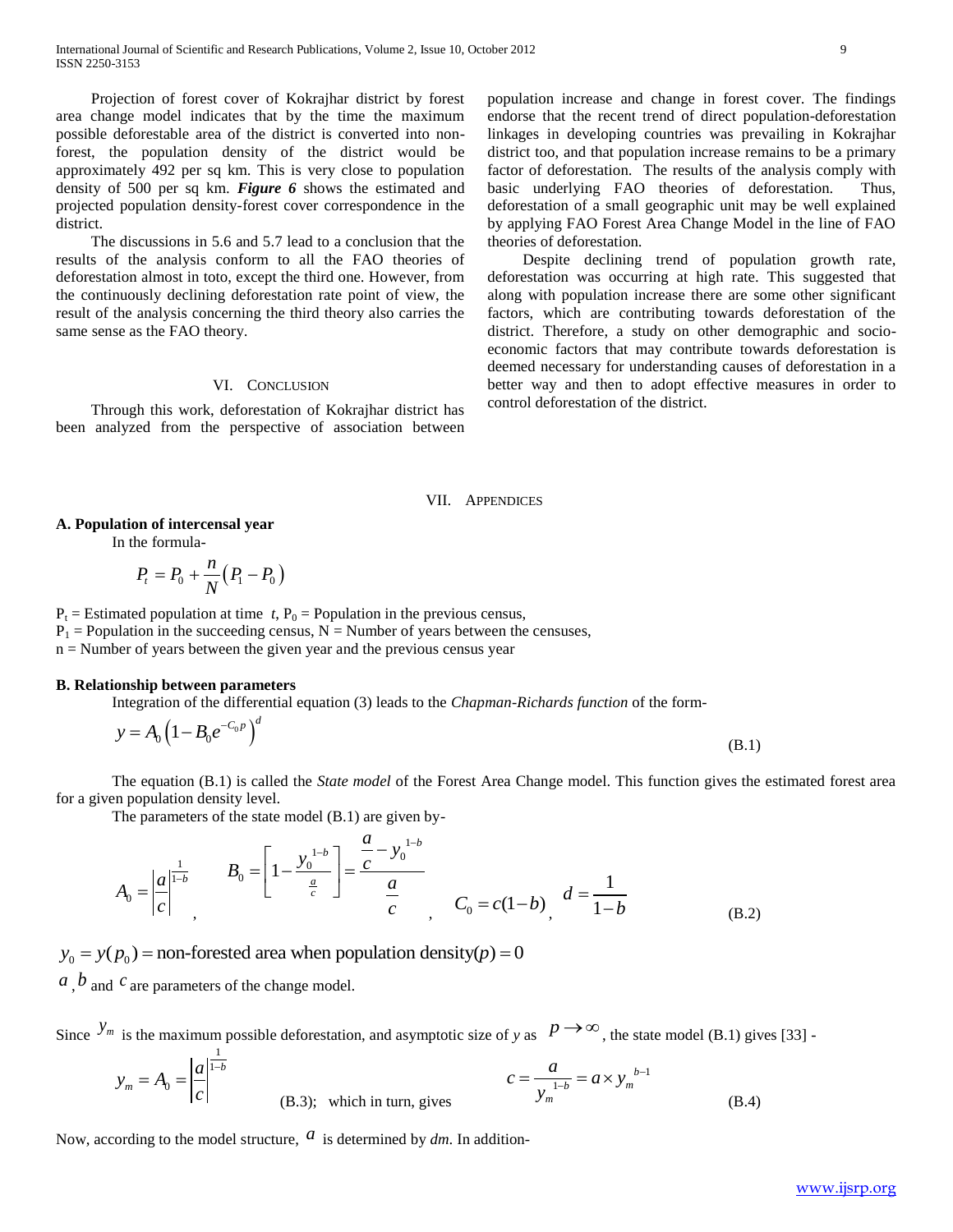International Journal of Scientific and Research Publications, Volume 2, Issue 10, October 2012 10 ISSN 2250-3153

$$
dm = \left[\frac{dy}{dp}\right]_{\text{max}}
$$

If  $y_i$  be the value of *y* for which the derivative function (3) is maximum, then-

$$
\frac{d^2 y}{dp^2} = 0
$$
\n(B.5), and the second order derivative of equation (3) is-\n
$$
\frac{d^2 y}{dp^2} = c \frac{dy}{dp} \left( b \frac{a}{c} y^{b-1} - 1 \right)
$$
\n(B.6)

If there is a population  $P_i$ , such that equation (B.6) equals to zero, then -

$$
y_i = \left[ b \frac{a}{c} \right]^{\frac{1}{1-b}}
$$
\nThus,

\n
$$
y_i = \left[ b \frac{a}{c} \right]^{\frac{1}{1-b}}
$$
\n(B.7).

Thus-

$$
\left[\frac{dy}{dp}\right]_{\text{max}} = ay_i^b - cy_i
$$
\ni.e. 
$$
dm = ay_i^b - cy_i
$$
\n(B.8)

Using (B.7) and then (B.4) in (B.8), it may be obtained that-

1

*m*  $h^{1-b}$ 

,

$$
dm = ab^{\frac{b}{1-b}} y_m^b (1-b)
$$

$$
a = \frac{1}{1-b} \times \frac{dm}{y_m^b} \times \frac{1}{b^{\frac{b}{1-b}}}
$$

Thus,

$$
c = \frac{1}{1-b} \times \frac{dm}{y_m} \times \frac{1}{b^{\frac{b}{1-b}}}
$$
(B.10)

Then (B.4) gives -

# **C. Population projection of the district**

 $1-b$   $y_m^b$   $\frac{b}{1-b}$ 

-

 Based on the growth trends of the population of the district given in T**able 1**, the population of the district has been projected by using the decreasing growth model –

(B.9)

$$
P_f = S - (S - P_b)e^{-Kt}
$$

where  $P_f$  =future population,  $S =$  saturation population,  $P_b$ =base population (start of projection) Po = initial population (in the applicable decelerating growth period) Po = initial population (in the applicable decelerating growth period)<br>  $t_f$  = future year (end of projection)<sub>,</sub>  $t_b$  = base year (start of projection)

 $t<sub>o</sub> =$  initial year (earliest year in the applicable decelerating growth period)

$$
K = \frac{-\ln\left(\frac{S - P_b}{S - P_0}\right)}{t_b - t_0},
$$

 $K = \frac{(S - P_0)}{t_b - t_0}$ <br>  $t = t_f - t_b = no$ . of years from base year upto projected year Saturation population of the district was obtained by the formula-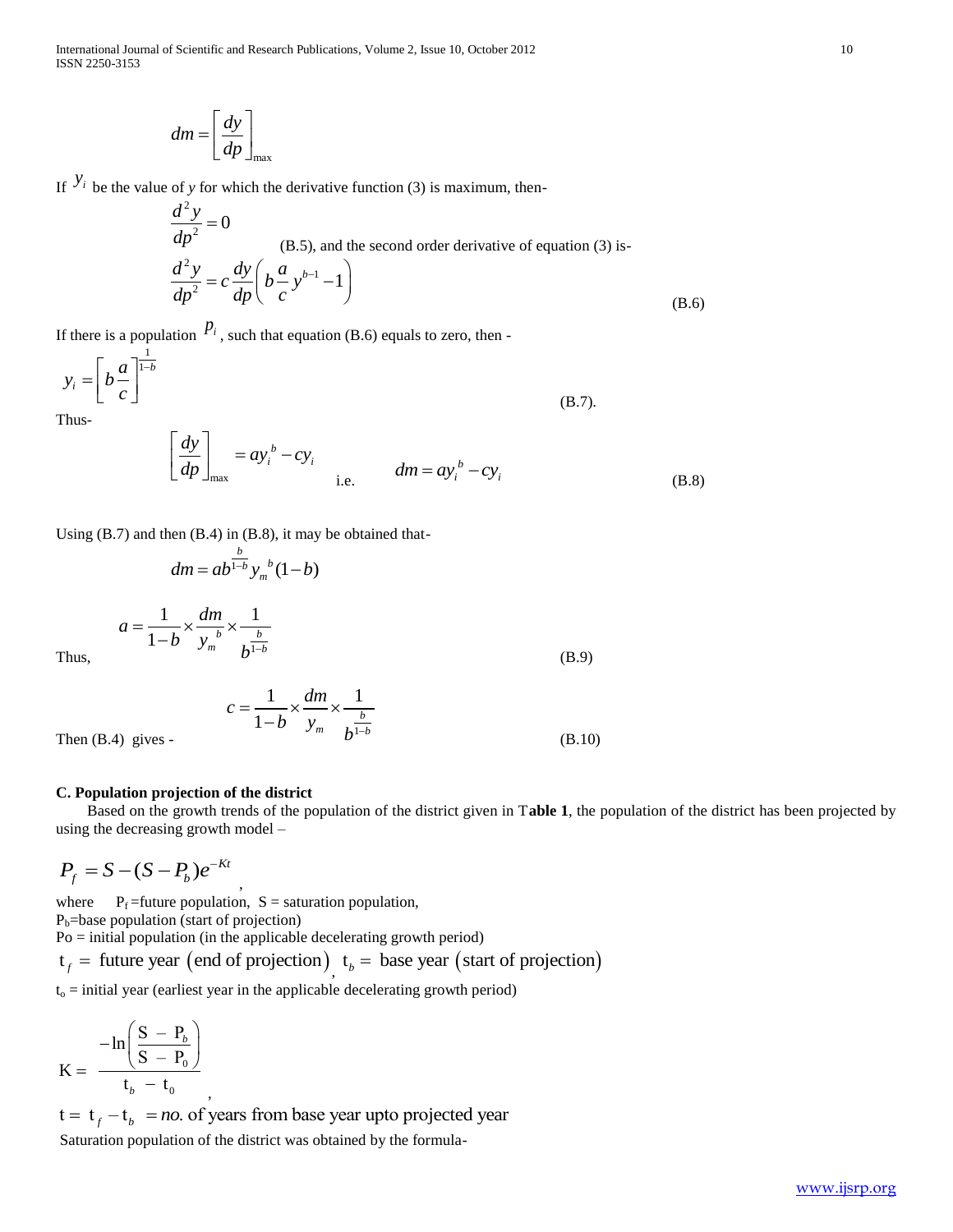$$
S = \frac{\frac{1}{N_1} + \frac{1}{N_3} - \frac{2}{N_2}}{\frac{1}{N_1 N_3} - \frac{1}{N_2^2}}
$$

where  $N_1$ ,  $N_2$  and  $N_3$  are populations of the district at times  $t_1$ ,  $t_2$  and  $2t_2 - t_1$  respectively [34], and was estimated at 1,859,708.

### **D. Estimation of forest area change model parameters**

The maximum non-forestable area  $(y_m)$  has been estimated in the following way.

Total length of Bhabar tract = 45.12 km; Width of Bhabar tract = 15.54 km; Width of area unsuitable for dwelling = 15.54 km; Width of Inaccessible forest area = 5 km (say), Total inaccessible forest area = 225.6 km, Total geographical area of the district =

3169 sq km. Maximum possible non-forested area= 2943.4 sq km, i.e.  $y_m = 92.88\%$ Value of *dy* :

| Total Geographical Forest Area (sq km) fd1 |         |         |             |       | fd2                                         | $V_{2}$ | dv   |
|--------------------------------------------|---------|---------|-------------|-------|---------------------------------------------|---------|------|
| Area (sq km)                               | 1997    | 2007    | [% of 1997] |       | [100-fd1] [% of 2007] [100-fd2] $[y_2-y_1]$ |         |      |
| 3169                                       | 1357.95 | 1129.81 | 42.85       | 57.15 | 35.65                                       | 64.35   | 7.20 |

Value of *dp* :

| Total                        | Population |            |     |                 |              |              | dp                              |
|------------------------------|------------|------------|-----|-----------------|--------------|--------------|---------------------------------|
| Geographical<br>Area (sq km) | 1997       | 2007       | pdl | pd <sub>2</sub> | $log(pd1+1)$ | $log(pd2+1)$ | $[log(pd2+1)-$<br>$log(pd1+1)]$ |
| 3169                         | 86695      | 97648<br>Q | 274 | 308             | 5.62         | 5.73         | 0.12                            |

*dy*

Value of  $dp$ :

$$
dy \quad dp \quad \frac{dy}{dp}
$$
  
7.20 0.12 61.76

#### ACKNOWLEDGMENT

The authors are thankful to the staff members of GIS Laboratory of Aranyak, a Guwahati based NGO for preservation and restoration of environment and related issues in Assam, for extending their helping hand in analyzing the satellite images for forest covers of Kokrajhar district.

#### **REFERENCES**

- [1] Mather A. S. and Needle C. L., 2000. The relationships of population and forest trends, The Geographical Journal, Vo l. 166, No. 1, March 2000, pp. 2-13
- [2] Robertson, J. 1808. General view of agriculture in the county of Inverness. London: Board of Agriculture
- [3] Williams, M. 1996. European expansion and land cover transformation. In Douglas, I., Huggett, R. and Robinson, M. (eds) Companion encyclopaedia of geography: the environment and humankind. London and New York: Routledge, pp:182-205.
- [4] Allen, J .C. and Barnes, D.F. 1985. The Causes of Deforestation in Developing Countries Annals of the Association of American Geographers, 75(2), pp. 163-184 8. Tiffen, M. and Mortimore, M., 1992. Environment,

population growth and productivity in Kenya: a case study of Machakos District. Dev. Policy Rev. 10: 359-87.

- [5] Harrison, P. 1992. The third revolution: population, environment and a sustainable world. Harmondsworth: Penguin.
- [6] Palo, M. and Lehto, E. 1996. Modeling underlying causes of pantropical deforestation. In Palo, M. and Mery, G. (eds) Sustainable forestry challenges for developing countries. Dordrecht: Kluwer, pp: 27-62.
- [7] Humberto P. F. Alves, Daniel J. Hogan, 2009. Demographic and Socio-Economic Drivers of Deforestation in the Brazilian Atlantic Forest: A GIS Integration of Census and Remote Sensing Data at Different Spatial Scales, Paper presented at the 7th International Science Conference on the Human Dimensions of Global Environmental Change, "Social Challenges of Global Change" (IHDP Open Meeting 2009) held 26-30 April 2009 in Bonn, Germany.
- [8] Tiffen, M. and Mortimore, M., 1992. Environment, population growth and productivity in Kenya: a case study of Machakos District. Dev. Policy Rev. 10: 359-87

[8a] Tiffen, M., Mortimore, M. and Gichuki, F., 1994. More people, less erosion: environmental recovery in Kenya. Chichester: Wiley.

- [9] Cropper, M., & Griffiths, C. 1994. The interaction of population growth and environmental quality. American Economic Review, 84(2), 250–254.
- [10] Geist, H. J., & Lambin, E. F., 2002. Proximate causes and underlying driving forces of tropical deforestation. Bio-Science, 52(2), 143–150.